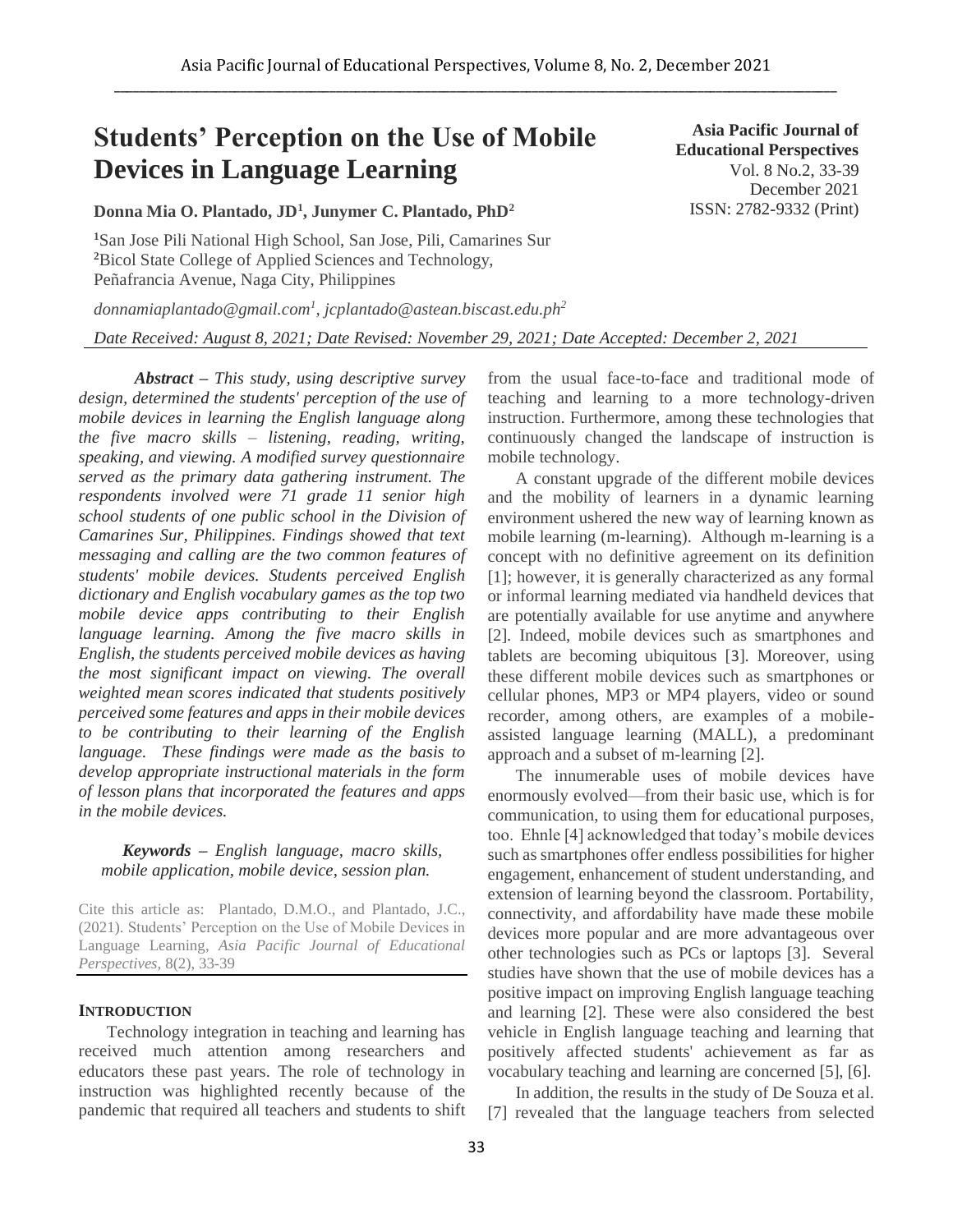higher educational institutions in the Philippines, as the respondents, hold positive pedagogical beliefs and orientations using technology-based teaching in their language classroom. It generally provided optimistic implications for enhancing language teacher's digital literacy to promote motivating, fruitful, and engaging language lessons for 21ts century learning.

With the universal call and growing importance of globalization, technology integration and revolutionizing the teaching and learning process in the classroom is necessary. Furthermore, considering the wide range of usage and functionality these mobile devices are providing, the use of mobile devices is indispensable. As a common mobile device, smartphones have become an almost essential part of daily life [8], [9]. Based on the recent survey by Statista Research Department, approximately 74 million Filipinos possess smartphones and 70.7 million have accessed the internet [10]. Given this number, teachers can take advantage of this situation and incorporate mobile devices in the teaching and learning process.

Many researchers have investigated the use of technology-supported learning in promoting and improving English language learning. Studies revealed that the use of mobile devices, such as smartphones, has a positive impact on learning  $[11] - [13]$ . Specifically, using mobile devices through different apps for English language practice can bring significant benefits in vocabulary acquisitions, spelling and pronunciation, grammar, listening, and reading skills [12], [14]. These devices also enable students to access digital content and online communities, making it more attractive to young learners as they provide different learning environments [15], [16].

With the launching of a revitalized curriculum in 2013 through Republic Act (RA) 10533, known as the K to 12 Basic Education Program by the Philippine government through the Department of Education (DepEd), teachers are challenged to implement the program that covers 12 years of basic education. In general, this revitalized curriculum provides sufficient time for mastery of concepts and skills to develop lifelong learners and prepare graduates for tertiary education, middle-level skills development, employment, and entrepreneurship.

Communication Arts in English has primarily introduced four macro skills: speaking, reading, writing, and listening. However, with the advancement of technology in these recent years, the fifth macro skill, viewing, emerged [18]. Macro skills refer to the primary, key, main, and largest skills set relative to a particular context. As reiterated in the DepEd's K to 12 English Curriculum Guide (2013), successful language learning involves viewing, listening, speaking, reading, and writing activities [19].

And with the rapid adaptation of mobile devices to education, it is essential to highlight the use of mobile technologies in transforming learning into a seamless part of daily activities and suggest a blended learning approach in learning settings. Thus, the researchers deemed it necessary to conduct this study since very few research works in the Philippines are available focusing on the use of mobile devices concerning English language learning and involving senior high school (SHS) students. Also, this study, which aims to determine the students' perception of the impact or influences of mobile devices on English language learning, will serve as a basis for designing or developing appropriate instructional materials to teach the English language effectively.

## **OBJECTIVES OF THE STUDY**

This study determined the students' perception of the use of mobile devices in learning the English language along the five macro skills – listening, reading, writing, speaking, and viewing. Specifically, it aims to determine: (1) the features and applications in the mobile devices that contribute to students' learning of the English language; (2) the students' perception of mobile device usage in learning the English language along its five macro skills – listening, speaking, reading, writing, and viewing; and (3) the instructional materials that may be developed to enhance English language learning.

# **MATERIALS AND METHODS**

# **Research Design**

For this study, the descriptive survey design was used. Descriptive design is appropriate when the research objective is to identify the characteristics, frequencies, trends, and categories of a particular phenomenon [20]. A descriptive survey is considered conclusive due to its quantitative nature [21]. This method is a popular data gathering technique and can provide quick information directly from the primary source.

#### **Respondents**

The respondents are 71 grade 11 senior high school students of one national high school in the Division of Camarines Sur, Bicol, Philippines. These studentrespondents are from seven different sections in the SHS department of the school: General Academic Strand (GAS) 1, General Academic Strand (GAS) 2,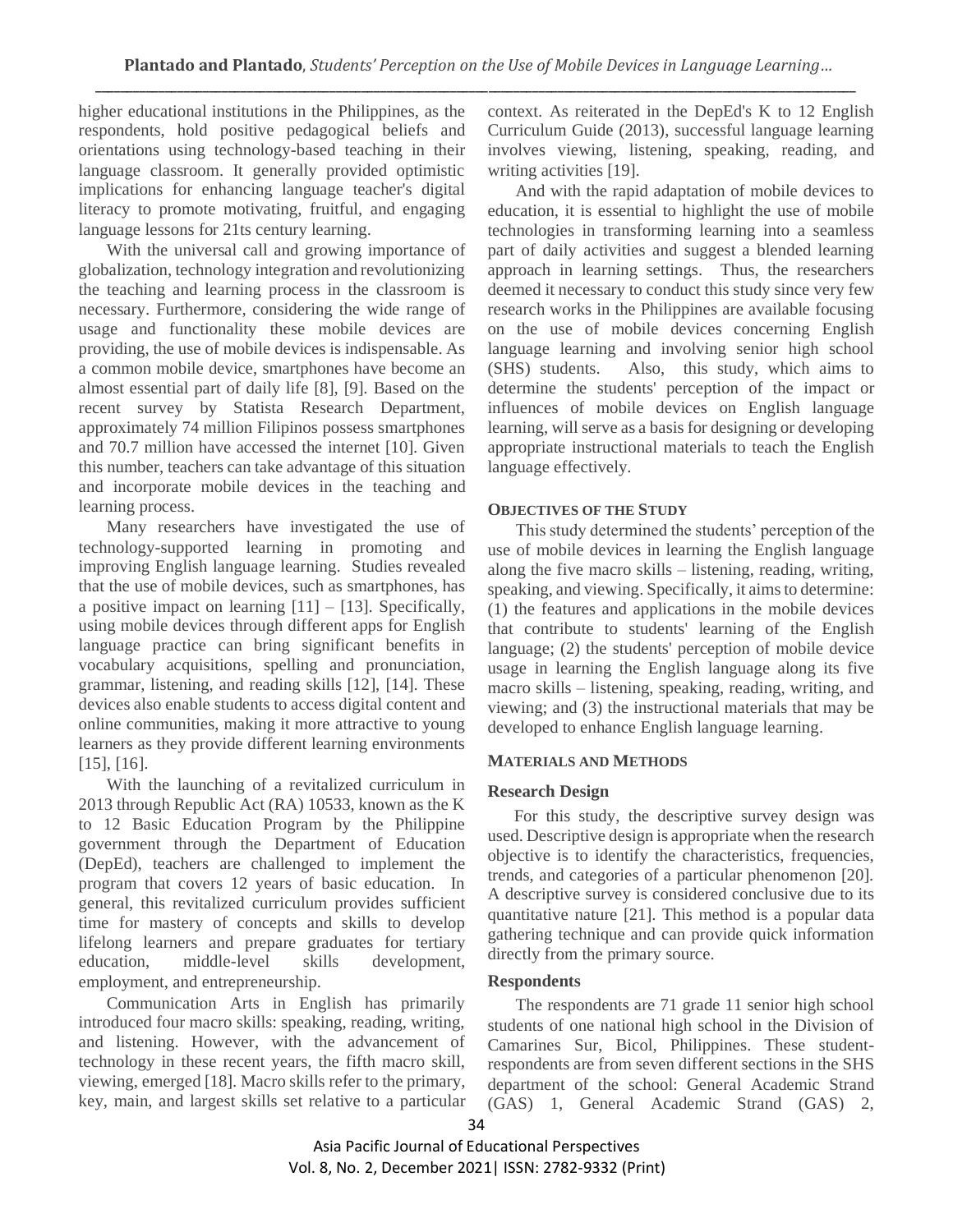Accountancy and Business Management (ABM), Information and Communications Technology Strand (ICT), Agri-Fishery Arts (AFA), Industrial Arts – Carpentry (IA), and Bread and Pastry Production (BPP). First, all these grade 11 SHS students were ranked from highest to lowest based on their previous school year's general average for fair representation. Then, five strata were made to determine the uppermost 20%, the middle 20%, and the lowest 20%. From each identified stratum, 33.33% of the sample size was randomly selected.

## **Instrument**

The main instrument for this study is a survey questionnaire adapted from the study of Kim [22] on the "Effects of Using Mobile Devices in Blended Learning for English Reading Comprehension." This new and modified survey questionnaire is composed of three parts: (1) Student's Profile; (2) Mobile Device Usage; and (3) Student's Perception of the Use of Mobile Devices in Language Learning. The Student's Perception of the Use of Mobile Devices in Language learning is subdivided into five subparts representing the five macro skills with 10 statements/items per skill, totalling 50 statements/items. Also, this part of the survey questionnaire uses a 5-point Likert scale in which respondents should agree or disagree, with 5 being the highest and indicates "strongly agree" and 1 as the lowest, which indicates otherwise (strongly disagree).

Most of the statements included were rephrased versions of the original survey, and some statements/items were added upon the jurors' recommendation. In addition, and to establish its validity, this modified survey questionnaire was subjected to further evaluation and validation by 3 experts. These validators are composed of 2 language experts and a psychologist. Furthermore, a pilot testing of the survey was done among 50 Grade 11 SHS students of the nearby school located in the same district. Results of the pilot testing were analysed and subjected to reliability testing. And based on the computed Cronbach alpha,  $\alpha = 92$ , an excellent internal consistency reliability was obtained.

# **Data Gathering Procedure**

Prior to the actual conduct of the study, the researchers formally requested permission from the school principal of the school. Upon approval, the researchers coordinated with the School Registrar to get the total number of Grade 11 SHS students who are officially enrolled for the school year 2017-2018, which comprised the respondents of this study. After identifying the target respondents, the researchers

coordinated with the student's class advisers regarding the date and time of the survey. During the actual survey, thorough explanations and careful instructions were done to generate honest and accurate answers from the respondents. Finally, the data collected were subjected to tabulation, analysis, and interpretation.

## **Ethical Consideration**

In conducting the present study, the rationale and objectives were explained to the school officials. The same activity was conducted among the target respondents on a different date. During this activity, it was made clear that the entire processes and results will be used solely by the researchers in the conduct of the present study. It was also made clear to all concerned respondents that the results of the survey will, in no way, affect their academic performance and ratings in their English subjects.

## **Data Analysis**

The statistical treatment used in this study is descriptive statistics, which includes the computation of mean, frequency, rank, and percentage to determine the features and applications in the mobile devices that the students are using and the mobile applications they believe help enhance their language learning. Also, the same statistics were used to determine their perception of the use of mobile devices in English language learning along the five macro skills: listening, speaking, reading, writing, and viewing.

#### **RESULTS AND DISCUSSION**

**Features and Applications in the Mobile Device**

|  |  |  |  |  | Table 1. Features in the Mobile Devices of Students |
|--|--|--|--|--|-----------------------------------------------------|
|--|--|--|--|--|-----------------------------------------------------|

| <b>Specific Features</b> |    | $\frac{0}{0}$ |
|--------------------------|----|---------------|
| <b>Text Messaging</b>    | 71 | 100           |
| Calling                  | 71 | 100           |
| Wi-Fi                    | 48 | 67.6          |
| Mobile Data              | 63 | 88.7          |
| <b>Bluetooth Device</b>  | 65 | 91.6          |
| <b>FM Radio</b>          | 53 | 74.7          |
| MP3 Player               | 64 | 90.1          |
| Video Player             | 66 | 93.0          |
| Camera                   | 69 | 97.2          |
| Video Recorder           | 59 | 83.1          |
| Voice/Sound Recorder     | 55 | 83.1          |
| Others                   |    | 8.5           |

Mobile phone usage has turned into an everyday scenario among teenagers nowadays. It is considered the most necessary and most convenient medium of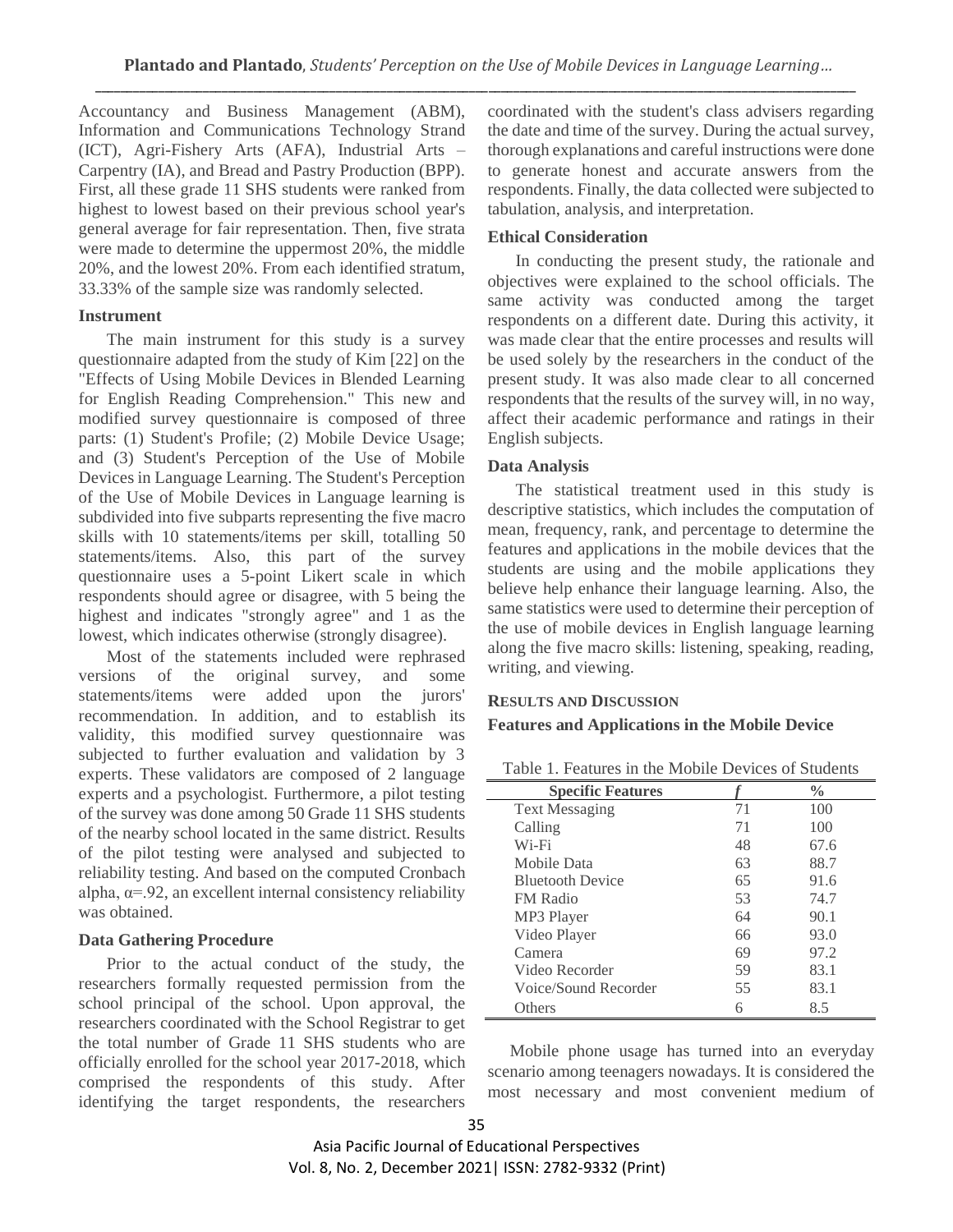communication for students and is believed to facilitate and enhance the language learning process [9].

Table 1 shows the distribution of the specific features of the mobile devices being used by the respondents. It can be seen that 100% of the 71 respondents indicated that their mobile devices contain two basic features, which are text messaging and calling. This result indicates that the majority of the students are using cell phones as their primary mobile device. On the other hand, ranking last at 11th or 67.6% (48 out of 71 respondents) is the Wi-Fi feature. Therefore, it can be inferred that students are not utilizing this feature that often can be attributed to the absence of Wi-Fi connection in the school or at home or that the students' mobile phones are non-smartphones that lack this feature.

On the other hand, Table 2 shows the frequency distribution of the different applications in the students' mobile devices, which they considered can help them in enhancing their English language learning. Among these apps in mobile devices, the English Dictionary app and English Vocabulary Games topped the list with 88.7% (63 out of 71 respondents) and 81.7% (58 out of 71 respondents), respectively. The result is similar to the study of Kalaiarasan and Somasundaram [22], which revealed that some mobile dictionaries and applications were identified as contributory in enhancing student's vocabulary and facilitate proper pronunciation. These can be attributed to the fact that these mobile device apps are accessible even without an internet connection. Therefore, it is more convenient and efficient since it can easily be accessed whenever necessary or needed.

Table 2. Applications in the Mobile Devices of Students

| <b>Specific Application</b>              |    | $\frac{0}{0}$ |
|------------------------------------------|----|---------------|
| Facebook                                 | 33 | 46.5          |
| Messenger                                | 16 | 22.5          |
| YouTube                                  | 32 | 45.1          |
| Internet/Web Browser                     | 53 | 74.6          |
| <b>English Dictionary</b>                | 63 | 88.7          |
| <b>English Vocabulary Games</b>          | 58 | 81.7          |
| Downloaded/Shared e-Books                | 37 | 52.1          |
| Downloaded/Shared English Movies         | 37 | 52.1          |
| Downloaded/Shared English<br>Songs/Music | 40 | 56.3          |
| Others                                   |    | $( )_{.} ( )$ |

It is essential to note that despite the popularity of Facebook, YouTube, and Messenger apps, these 3 apps landed at the bottom of the survey. Again, this result may be attributed to poor internet signal or no internet connection at all that the said apps require. This finding is consistent with the observation identified above in Table 1. Considering the socio-demographic profile of the students, it is not surprising to note that these students do not have access to a stable internet connection. Instead, they rely on much to mobile data connection which is not also so reliable.

## **Students' Perception of Language Learning Using their Mobile Devices**

The numerous features of mobile devices like their portability and memory capacity, as well as the possibility of installing different applications or 'apps' and keeping materials on these gadgets, have opened opportunities for learners to utilize these technologies for better learning and to comprehend different contents of language whenever and wherever it seems conducive for them [23].

*Listening.* Along with this skill, the survey showed that students perceived mobile devices and some of their apps could improve their listening skills. Based on the survey, with a 4.2 mean score and ranked first is statement no. 2 that states, "I understand and appreciate more fully the English sound recordings, music, songs, and videos in my mobile device than the listening texts and exercises read by my teacher or done in the classroom the traditional way." This was followed closely by statements no. 5 and no. 8 that state, "Listening to English sound recordings, music, songs, and videos in my mobile device enhances my listening skill" and "I learn things better when I listen to English songs in my mobile device while I am studying" with 4.1 and 4.0 mean scores, respectively. Therefore, it can be interpreted that the students enjoyed more when using their mobile devices in listening to some instructional materials in English. Also, this result indicates the type of learners—auditory learners—the school has in the classroom. Therefore, the learning style where the students belong is another factor that teachers should consider and incorporate into their teaching [24].

*Speaking.* In this macro skill, statement nos. 13 ("It is effective to communicate orally with my group members anytime anywhere due to the advance features of mobile devices.") and 19 ("I was able to improve my oral communication skill in English with the use of the mobile device.") both ranked first with 3.9 mean score. The high perception of students to these statements can be interpreted as the students' recognition of the portability of mobile devices and the potential improvement they can get, along speaking, in using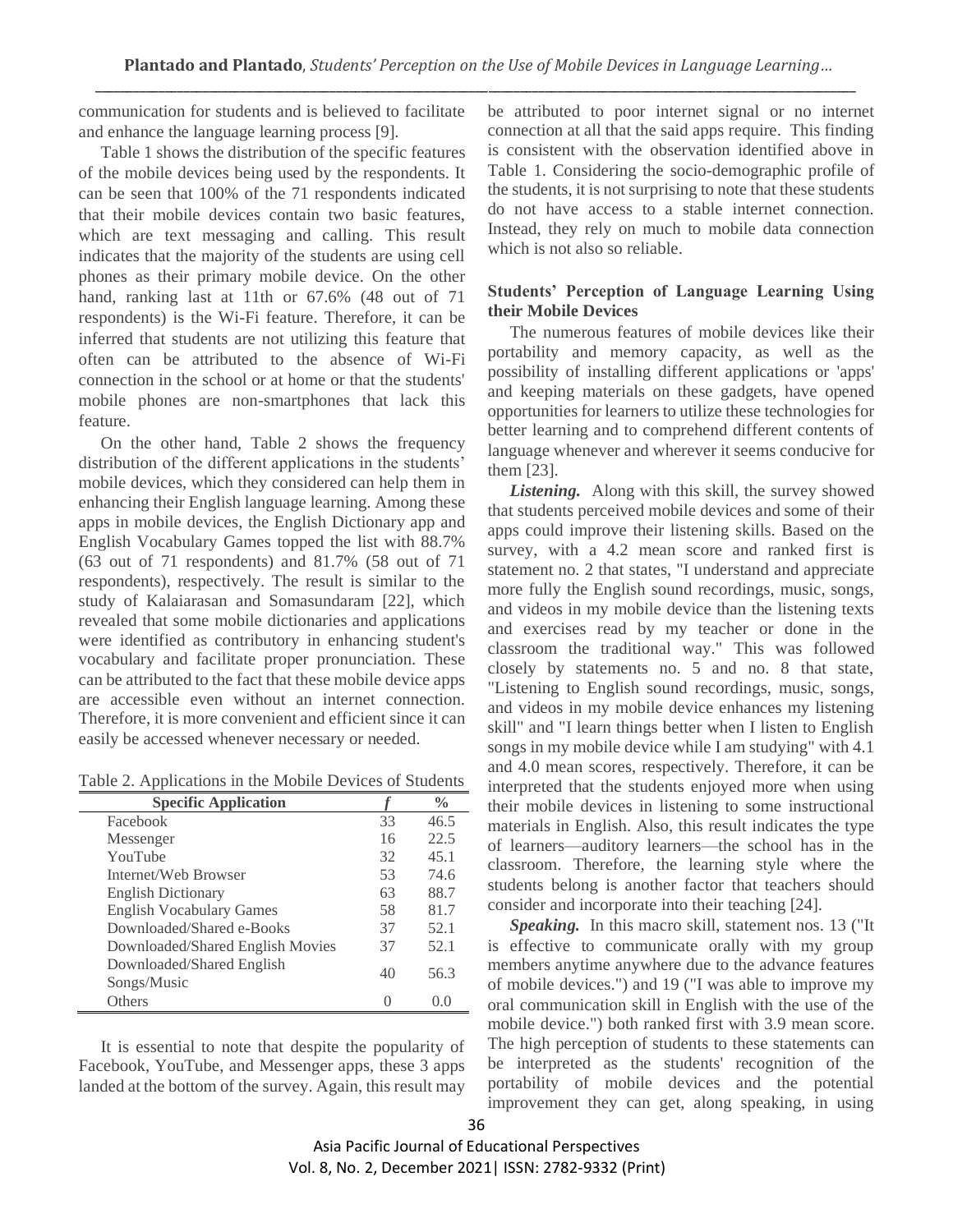mobile devices. This is particularly true if students constantly use mobile devices in communicating, specifically when the English language is used.

However, it is important to note that students got the lowest mean scores in statements requiring them to use the English language to share ideas, express their thoughts, and talk through mobile devices. This may be interpreted as the students having a low confidence level or experiencing language anxiety when using the English language. This is somehow expected for students whose first language is not English. Several studies recognized the debilitating effect of language anxiety on the student's learning [25].

*Reading.* The survey revealed that constant interaction and usage of mobile device features and apps would positively affect their English Language learning. Based on the survey, statement no. 30, "I have downloaded/shared English e-book/s in my mobile device," ranked first with 4.3 mean score. It is also worth mentioning that statement nos. 23 and 25 both got the second (2.5) rank, which says, "It is helpful to understand English reading materials by the use of mobile devices," and "It is better to review reading texts in mobile devices because it is readily available anytime anywhere compared to books," respectively. This finding is similar to the study of Azizifara and Gowharya [23], where the results proved that the students who interacted with their application on mobile phones comprehended more reading texts.

*Writing.* In here, statement no. 32, "I save my composed sentences, paragraphs, and/or poems in my mobile device" ranked first with 4.9 mean score. This indicates that students are using their mobile devices in composing sentences, paragraphs, and/or poems. Again, this is understandable, especially with some built-in features or downloadable apps that would help them, particularly in writing and editing articles.

On the other hand, the survey also revealed an intriguing result. Despite the different apps and features mobile devices have to offer, students still recognized the importance of the "traditional" way of practicing writing a poem or composition and taking notes. This can be shown in statement nos. 34 ("I have learned some basic concepts/principles in writing and composition using a mobile device.") and 35 ("It is all right NOT to write down notes anymore in my notebook or paper because I can easily take pictures of what has been written on the board through my mobile device.") which are tied in the bottom with 3.1 mean score.

*Viewing.* Finally, for the last macro-skill, the survey showed that statement no. 50, "I love English video clips about inspirational stories in Facebook," ranked first with a 4.1 mean score. This indicates that students believed that continuous watching of English video clips, particularly inspirational videos, would improve their viewing skills. This is reasonably expected since studies show that most people are visual and auditory learners [26].

Table 3. Students' Perception of English Language Learning Using Mobile Devices

| <b>Macro Skills</b>   | WM   | <b>Rank</b> | Int.       |  |  |  |  |
|-----------------------|------|-------------|------------|--|--|--|--|
| Listening<br>1.       | 3.61 |             | <b>SWA</b> |  |  |  |  |
| Speaking<br>2.        | 3.59 |             | <b>SWA</b> |  |  |  |  |
| Reading<br>3.         | 3.70 |             | <b>SWA</b> |  |  |  |  |
| Writing<br>4.         | 3.54 |             | <b>SWA</b> |  |  |  |  |
| Viewing<br>5.         | 3.97 |             | <b>SWA</b> |  |  |  |  |
| Overall Weighted Mean | 3.68 |             | <b>SWA</b> |  |  |  |  |

Table 3 summarizes the students' perception of different mobile devices' impact on their English Language learning. Results show that along with the five macro skills, "viewing" skills ranked first with a 3.97 weighted mean score. On the other hand, "speaking" skill ranked last with a 3.59 weighted mean score. The overall weighted mean score of 3.68, and interpreted as "somewhat agree," indicates that students recognized the positive effect these mobile devices would bring in learning the English language.

# **Developed Lesson Plans on the Use of Mobile Devices in the English Language**

The numerous features of mobile devices like their portability and memory capacity, as well as the possibility of installing different applications or 'apps' and keeping materials on these gadgets, has opened opportunities for learners to better utilize these technologies for learning and comprehending different contents of language whenever and wherever it seems conducive for them [23]. Therefore, based on the findings that generally indicated a positive level of perception, the instructional materials developed are lesson plans that English teachers may use.

A total of 6 lesson plans were developed in accordance with the prescribed Curriculum Guide in English subjects for grade 11 senior high school (SHS) students. These lesson plans incorporated the use of mobile devices, their features, and the different apps found useful and motivating for learners. In particular, two lesson plans were developed for each English subject in grade 11: (a) Oral Communication in Context; (b) Reading and Writing; and (c)  $21<sup>st</sup>$  Century Literature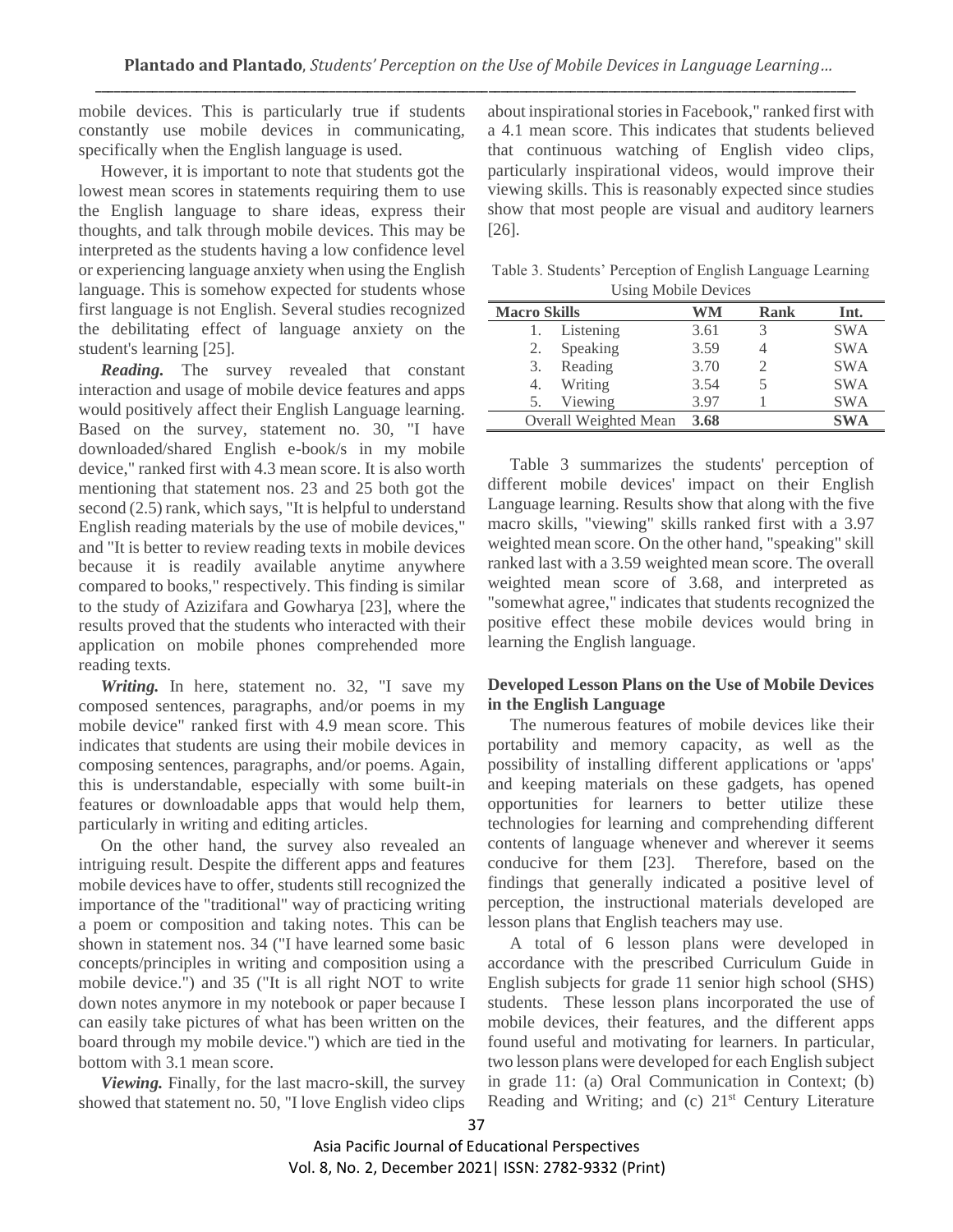from the Philippines and the World, totalling six lesson plans.

Among the features and apps in the mobile devices, the following were the ones used in the activities contained in the lesson plans: *Share It* app, Bluetooth device, audio/MP3 player, video/MP4 player, camera, PDF file reader, *Merriam-Webster Dictionary*, *Facebook*, email, web browser, and *Four-Pics-One-Word* game app.

# **CONCLUSION AND RECOMMENDATION**

The findings of this study showed that mobile device usage among students is widespread. The main features of students' mobile devices are calling and text messaging. These suggest that the mobile devices common to students are mobile phones and not smartphones. The computed overall weighted mean indicates that the students recognized the positive effect of some mobile devices' features and apps on English language learning and the five macro skills, specifically along viewing skill. Such a level of perception of students towards mobile devices confirms that mobile devices can be considered a motivating alternative for students to learn English in more engaging, exciting, and meaningful ways.

Finally, six lesson plans were developed as the instructional materials for teachers that incorporated the features and apps of mobile devices which the students positively perceived to be influencing their learning of the English language.

With the findings at hand, it is recommended that the English Dictionary app be installed on student's mobile devices aside from the handy pocket dictionary that each one of them is expected to have. Second, aside from the textbooks and other instructional materials provided by the schools, teachers are encouraged to create contextualized and localized video clips as aid to English instruction. These learning/instructional video clips, songs, and other media related to the lessons should be saved in an On-The-Go (OTG) flash drive and be made available to the students. Thus, students may conveniently utilize these materials anytime and anywhere in their mobile devices. Lastly, the positive perception of students may be used as a great consideration for teachers to develop lesson plans or instructional materials integrating the features and applications in the mobile devices and other technology, which may be collaboratively and systematically done as a faculty program/project during training and seminarworkshops on effective integration of mobile devices in instruction. This can be done during the regular In-Service Trainings of teachers (INSET).

The present study has two major limitations: first, the present study utilized a descriptive survey design and focused only on students' perceptions of using mobile devices in English language learning. A mixed-method sequential explanatory design may be used to obtain more information that would lead to a deeper understanding of the characteristics of the target respondents. Second, the sample size is relatively small, and that the respondents were from one school only. It is recommended, then, to involve more respondents coming from different schools in the division to generate more conclusive findings on the topic.

# **REFERENCES**

- [1] Alqarni, A., Bown, A., Pullen, D., & Maters, J. (2020). Mobile assisted languone learning in learning Arabic as a second language in Saudi Arabia. *Journal of Humanities and Social Sciences,* 05, 108-115.
- [2] Hashim, H., Yunus, M., Embi, M.A., & Ozir, N.A. (2017). Mobile-assisted Language Learning (MALL) for ESL Learners: A Review of Affordances and Constraints. *Sains Humanika*,  $9(1-5)$ .
- [3] Cho, K., Lee, S., Joo, M., & Becker, B. (2018). The Effects of Using Mobile Devices on Student Achievement in Language Learning: A Meta-Analysis. *Education Science*s, 8, 105.
- [4] Ehnle, K. (2020, January 23). 6 ways to use students' smartphones for learning | ISTE. (2020). Iste.org. https://www.iste.org/explore/toolbox/6 ways-use-students-smartphones-learning.
- [5] Makoe, M., & Shandu, T. (2018). Developing a mobile app for learning english vocabulary in an open distance learning context*. International Review of Research in Open and Distributed Learning*, 19(4).
- [6] Poláková, P., & Klímová, B. (2019). Mobile technology and Generation Z in the English language classroom—A preliminary study. *Education Sciences*, 9(3), 203.
- [7] De Souza, R., Parveen, R., Chupradit, S., Velasco, L. G., Arcinas, M., Tabuena, A. C., ... & Ventayen, R. J. M. (2021). Language Teachers' Pedagogical Orientations in Integrating Technology in the Online Classroom: Its Effect on Students